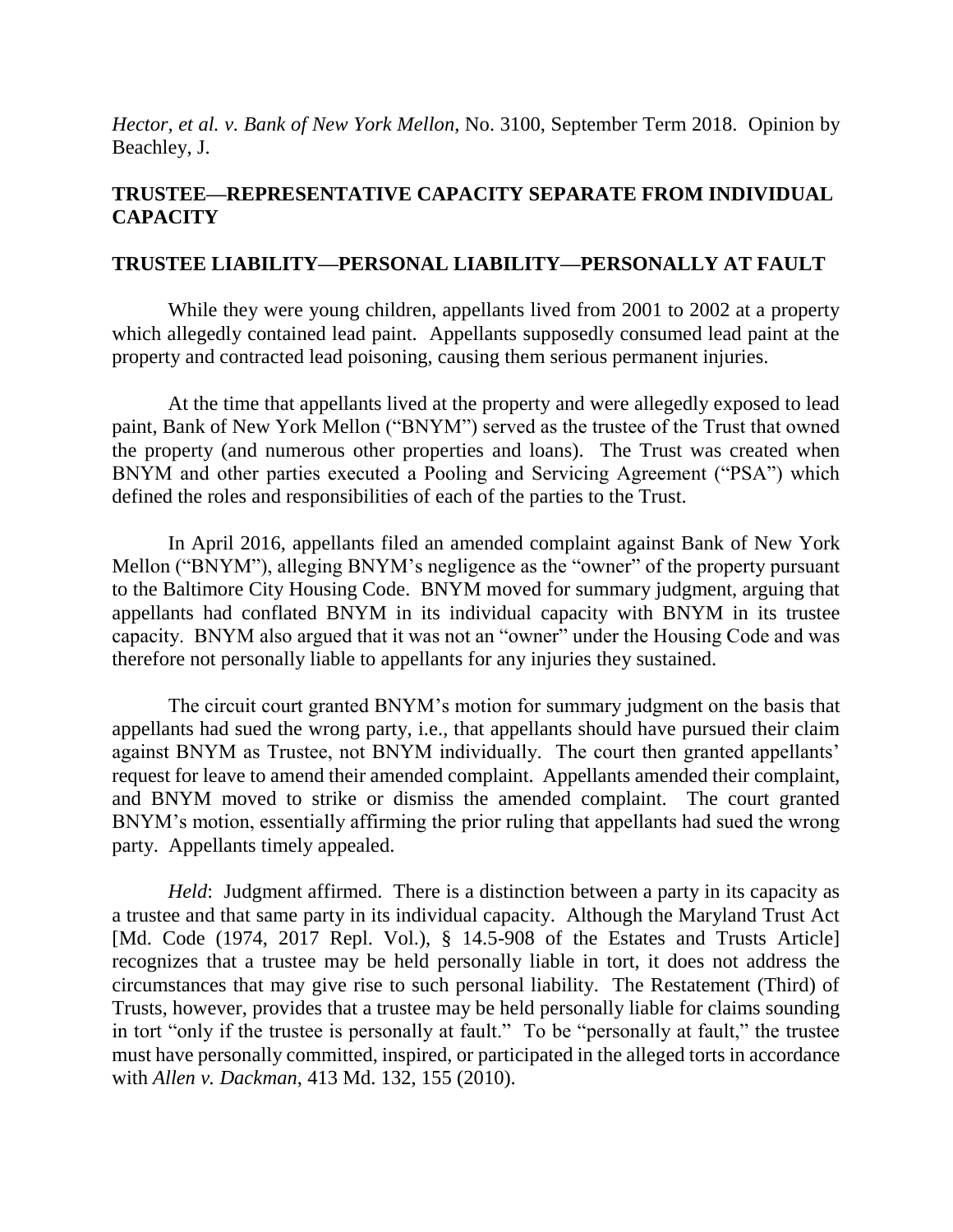Even assuming BNYM as Trustee were an "owner" of the property pursuant to the Baltimore City Housing Code, appellants failed to produce any facts tending to show that BNYM was personally at fault by personally committing or participating in negligence related to the lead paint. Contrarily, BNYM produced evidence showing that, pursuant to the PSA, its role as trustee was passive, and that it was "not empowered to manage or improve" the property. Instead, BNYM as Trustee was simply responsible for "safekeeping of cash and collateral, distribution of cash flows from the collateral, and relaying trust asset and performance information received from the servicer to the certificateholders."

Because appellants failed to produce any facts showing that BNYM as Trustee was personally at fault, they could not maintain their action against BNYM for personal liability. Accordingly, the court correctly granted summary judgment in favor of BNYM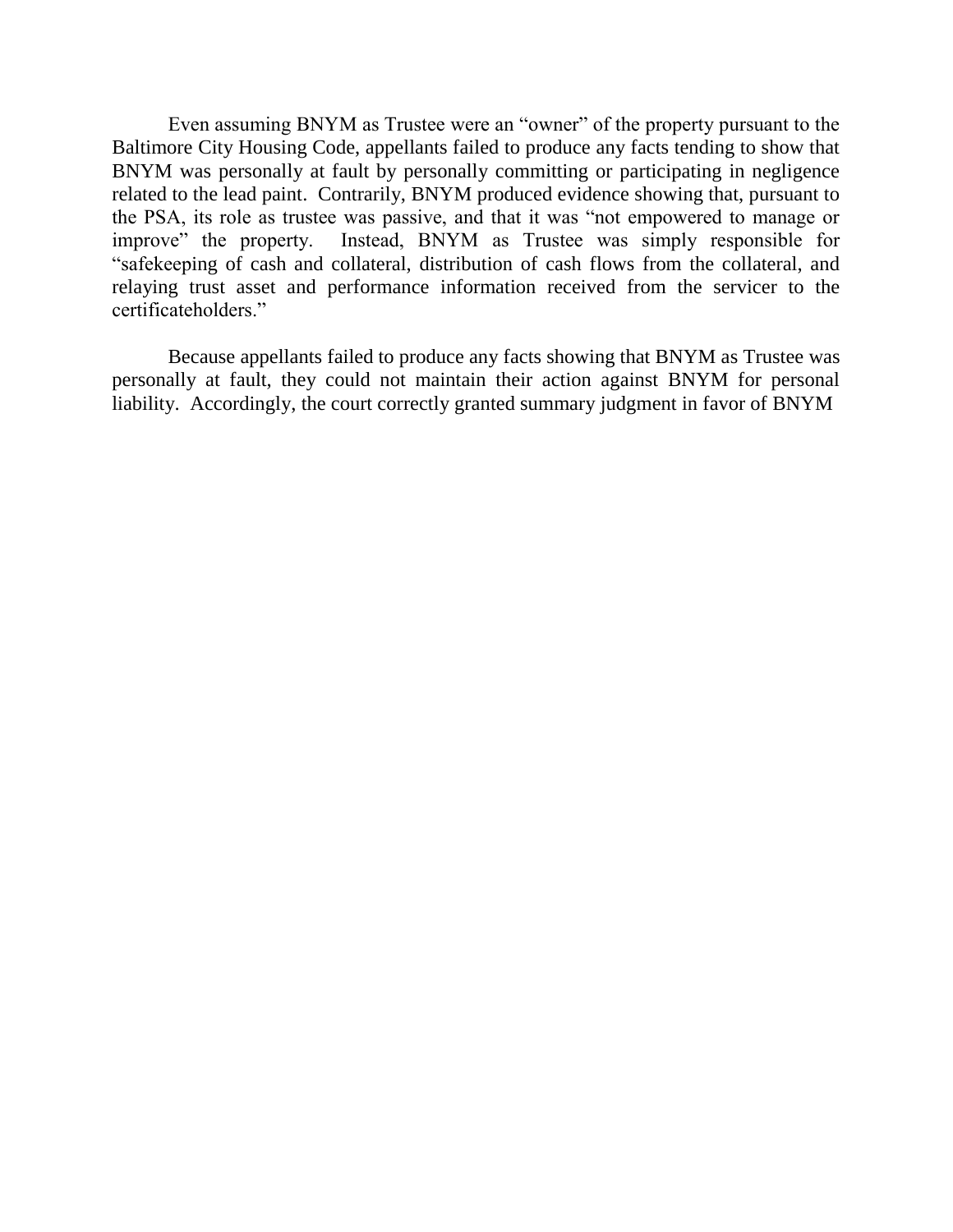Circuit Court for Baltimore City Case No. 24-C-16-002488 LP

#### REPORTED

### IN THE COURT OF SPECIAL APPEALS

### OF MARYLAND

No. 3100

September Term, 2018

## ASHLEY HECTOR, ET AL.

v.

### BANK OF NEW YORK MELLON

Berger, Beachley, Wells,

JJ.

Opinion by Beachley, J.

Filed: January 29, 2020

Pursuant to Maryland Uniform Electronic Legal Materials Act (§§ 10-1601 et seq. of the State Government Article) this document is authentic.



2020-01-30 10:16-05:00

Suzanne C. Johnson, Clerk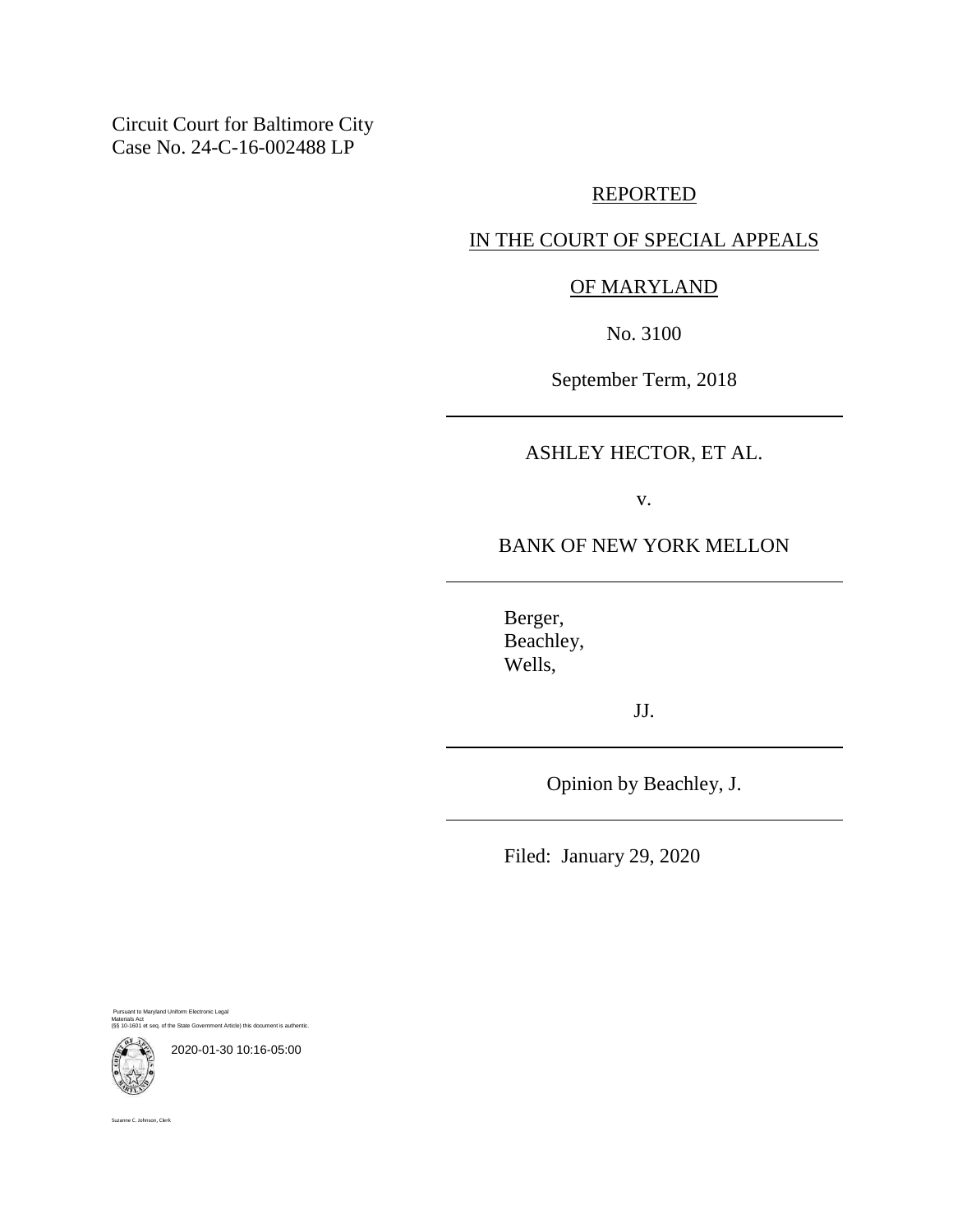On June 10, 2016, Ashley and Alyaa Hector ("appellants"), as minors, filed an amended complaint in the Circuit Court for Baltimore City alleging negligence for injuries related to lead paint exposure. The amended complaint charged three separate defendants with negligence: Sharlene Epps-Smith, Daniel Smith, and the Bank of New York Mellon ("BNYM"). BNYM filed an answer and, at the close of discovery, moved for summary judgment as to its respective negligence count. Following a hearing, the circuit court granted BNYM's motion, but granted appellants leave to amend their complaint.

On July 24, 2018, appellants filed their second amended complaint. BNYM moved to strike or dismiss this complaint and, following a hearing on October 3, 2018, the circuit court granted BNYM's motion, effectively affirming the initial grant of summary judgment. Appellants timely appealed<sup>1</sup> and present one question for our review, which we rephrase as follows:

Did the trial court err in granting summary judgment by finding that BNYM was not liable in its individual capacity to appellants?<sup>2</sup>

Because we conclude that appellants produced insufficient evidence that BNYM as

<sup>&</sup>lt;sup>1</sup> After the circuit court granted BNYM's motion to strike or dismiss the second amended complaint, appellants stipulated to the dismissal of Sharlene Epps-Smith and Daniel Smith as defendants. This appeal only concerns whether the circuit court erred in dismissing BNYM as a defendant.

 $2$  Appellants presented the following question in their brief:

Did the trial court err in granting summary judgment by finding as a matter of law, that the BNYM, as Trustee for a mortgage backed-security and holder of the Deed of Trust, had no individual duty to minor children residing in an old[,] dangerous rental property in Baltimore City, where BNYM defaulted the debtor, foreclosed on the property, and purchased the dwelling at auction?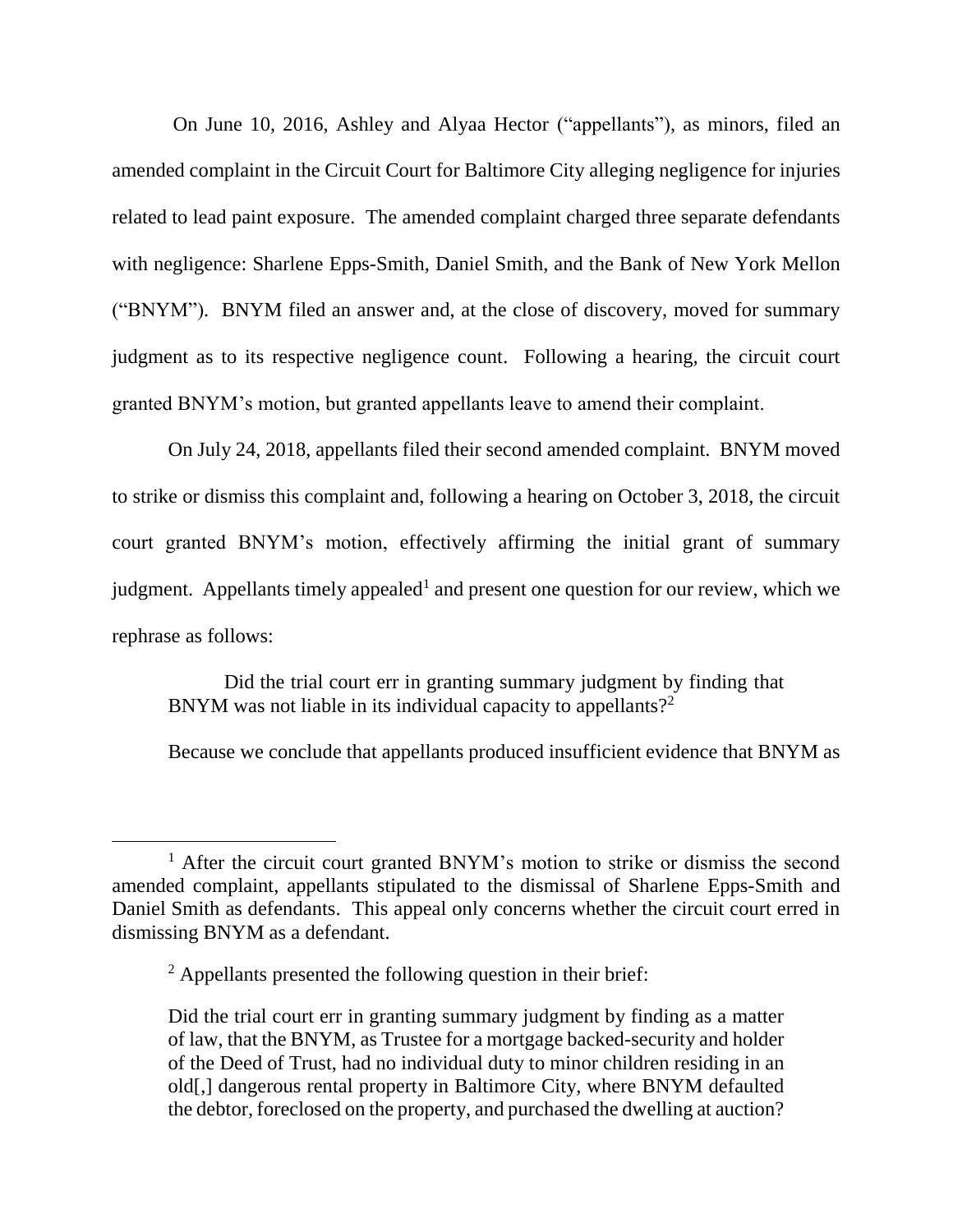Trustee was personally at fault for any negligence related to the property, we affirm the circuit court's grant of summary judgment in favor of BNYM in its individual capacity.

#### **FACTS AND PROCEEDINGS**

This case concerns property located at 447 North Linwood Avenue, located in Baltimore City (the "Property"). In order to address the issue on appeal, we must explain both BNYM's and appellants' connections to the Property. We begin with BNYM.

In September 1999, Intercoastal Investment Trust, Ltd. purchased the Property and then entered into a ninety-nine-year lease with defendant Sharlene Epps-Smith pursuant to a purchase money deed of trust secured by the Property. This security, along with hundreds of other loans, was contemporaneously pooled into a trust (the "Trust"). The Trust was created when BNYM as Trustee and several other parties not related to this appeal executed a Pooling and Servicing Agreement ("PSA") which established the rights and responsibilities of the various parties that were to manage and control the Trust. The PSA specifically outlined the scope of the Trustee's duties, as well as its liabilities to the Trust. That BNYM functioned only as a trustee in regard to the Trust will be significant in our analysis.

In November 2001, Sharlene Epps-Smith defaulted on the loan, and the Trust appointed substitute trustees to initiate foreclosure proceedings on the Property. On December 27, 2001, BNYM as Trustee purchased the Property at the foreclosure sale, and on March 11, 2002, BNYM as Trustee moved for possession of the property. The circuit court granted BNYM as Trustee's motion for possession on August 15, 2002.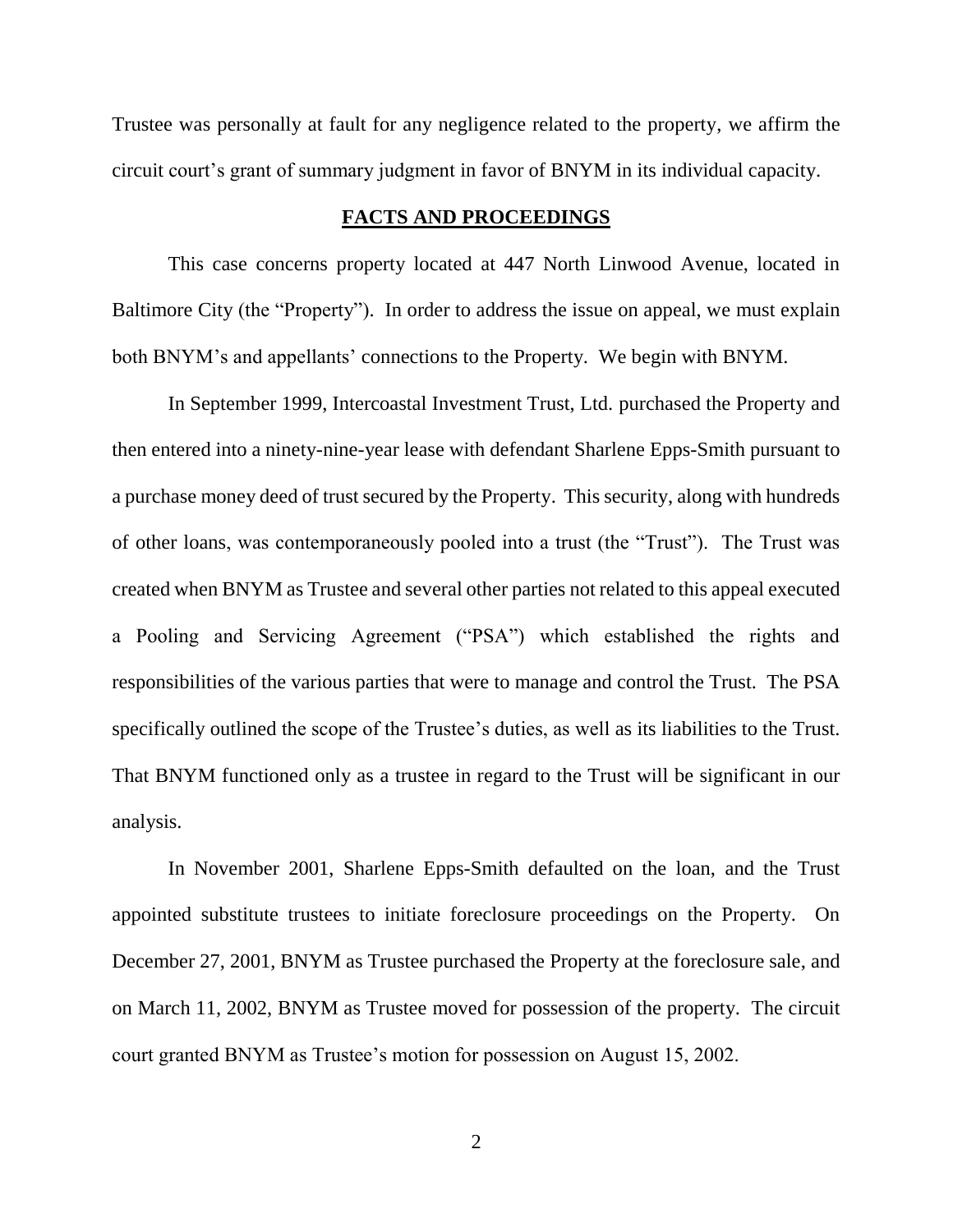From 2001 to 2002, appellants' father was a tenant at the Property, and appellants lived in or visited the Property during this time. According to appellants, the walls, floors, doors, ceilings, and woodwork of the Property contained lead pigments which are dangerous to children. Appellants apparently consumed the lead paint and powder and subsequently contracted lead poisoning, causing them serious permanent injuries.

Appellants lodged their first complaint against Sharlene Epps-Smith and Daniel Smith $3$  on April 27, 2016. They amended their complaint on June 10, 2016, to include BNYM, in its individual capacity, as a third defendant. In the count alleging BNYM's negligence, the amended complaint stated,

For that all [sic] of the time mentioned herein the Defendant, [BNYM], owned and/or controlled, either individually or by the use of agents, apparent agents, servants and/or employees, a lot of ground and building known as [the Property] . . . which [BNYM] either individually or by agents, apparent agents, servants or employees, had a duty to manage, supervise, and maintain pursuant to the Baltimore City Code. [BNYM], as trustee under a Pooling and Servicing Agreement, pursuant to a foreclosure, did purchase [the Property] at auction on December 27, 2001.

Thus, appellants' theory of liability against BNYM individually was that BNYM, either individually or through its agents or employees, "had a duty to manage, supervise, and maintain [the Property] pursuant to the Baltimore City [Housing] Code." Notably, appellants never amended their complaint to sue BNYM as Trustee.

In its answer, BNYM stated that the amended complaint incorrectly conflated it with BNYM as Trustee for the Trust, generally denied any liability, and noted that it "ha[d] no

<sup>&</sup>lt;sup>3</sup> According to BNYM's motion for summary judgment, Sharlene Epps-Smith owned the property and Daniel worked as her property manager.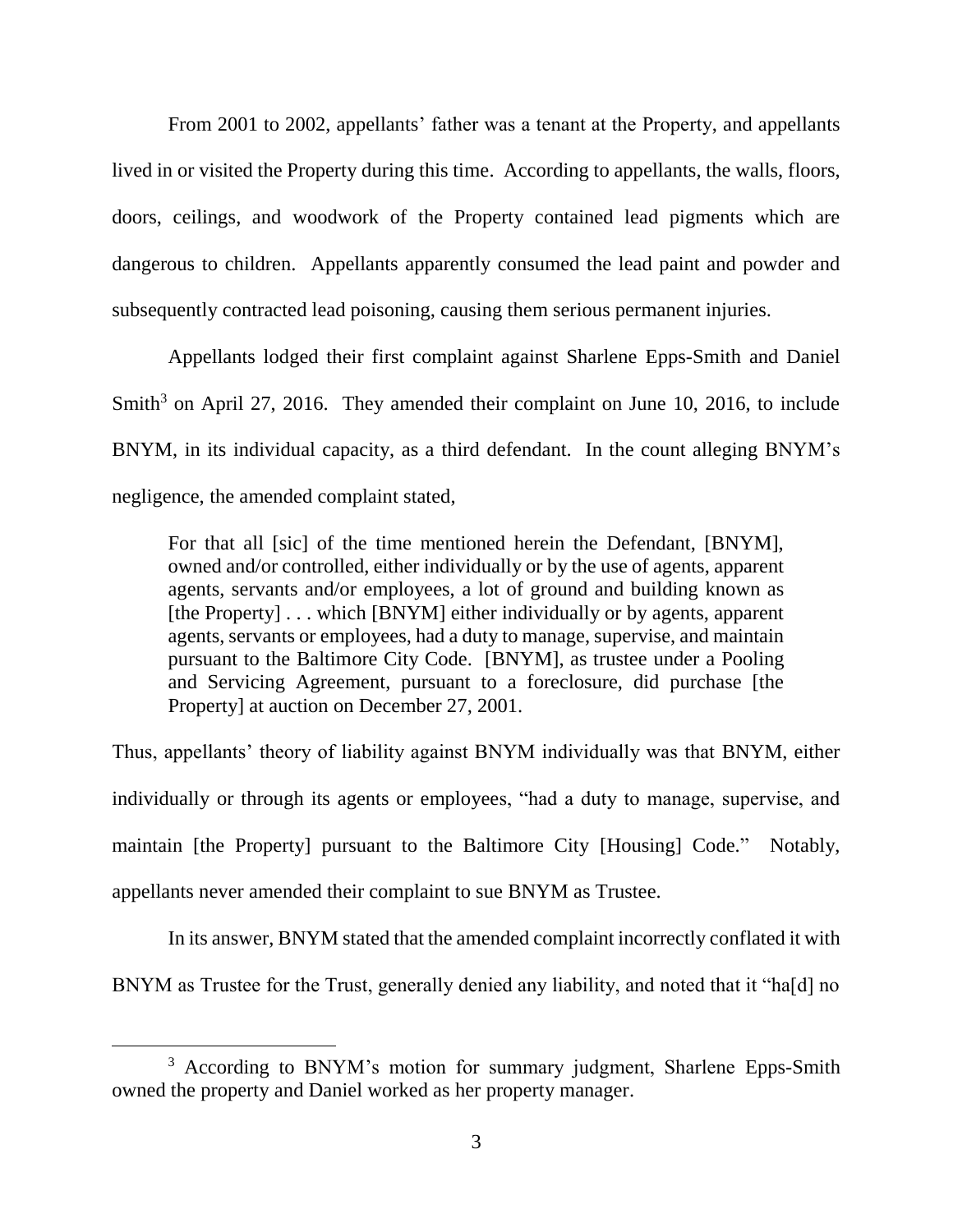personal liability for [appellants'] claims." BNYM then moved for summary judgment. The circuit court held a hearing on July 11, 2018. At the hearing, BNYM reiterated that appellants were suing the wrong party because BNYM was only involved with the Property in a trustee capacity. BNYM also argued that, because it was not an "owner" pursuant to the Baltimore City Housing Code or the Maryland Lead Paint Act, it could not be liable for injuries sustained at the Property. The circuit court granted BNYM's motion from the bench, concluding that "[BNYM] is not the trustee, that [BNYM] as presented by Counsel for [appellants] is not the appropriate party to be sued[.]" Appellants requested leave to amend their amended complaint, and, over objection, the circuit court granted that request.

Nearly two weeks later, on July 24, 2018, appellants filed their second amended complaint. BNYM moved to strike or dismiss, and the parties appeared for a hearing on October 3, 2018. At the hearing, BNYM characterized the issue for the court's review as follows: "whether or not the second amended complaint, which has named [BNYM] in its individually [sic] capacity can stand." The circuit court concluded that the judge who presided over the motion for summary judgment had already "granted summary judgment on behalf of defendant [BNYM] in [its] individual capacity." In granting BNYM's motion, the court stated that it saw "no reason to reconsider or to interfere with [that] order[,]" and appellants timely appealed. We shall provide additional facts as necessary.

#### **STANDARD OF REVIEW**

The circuit court granted BNYM's motion for summary judgment, finding that BNYM was "not the appropriate party to be sued," because BNYM, in its individual capacity, was not involved with the Trust. "Ordinarily, an appellate court will not affirm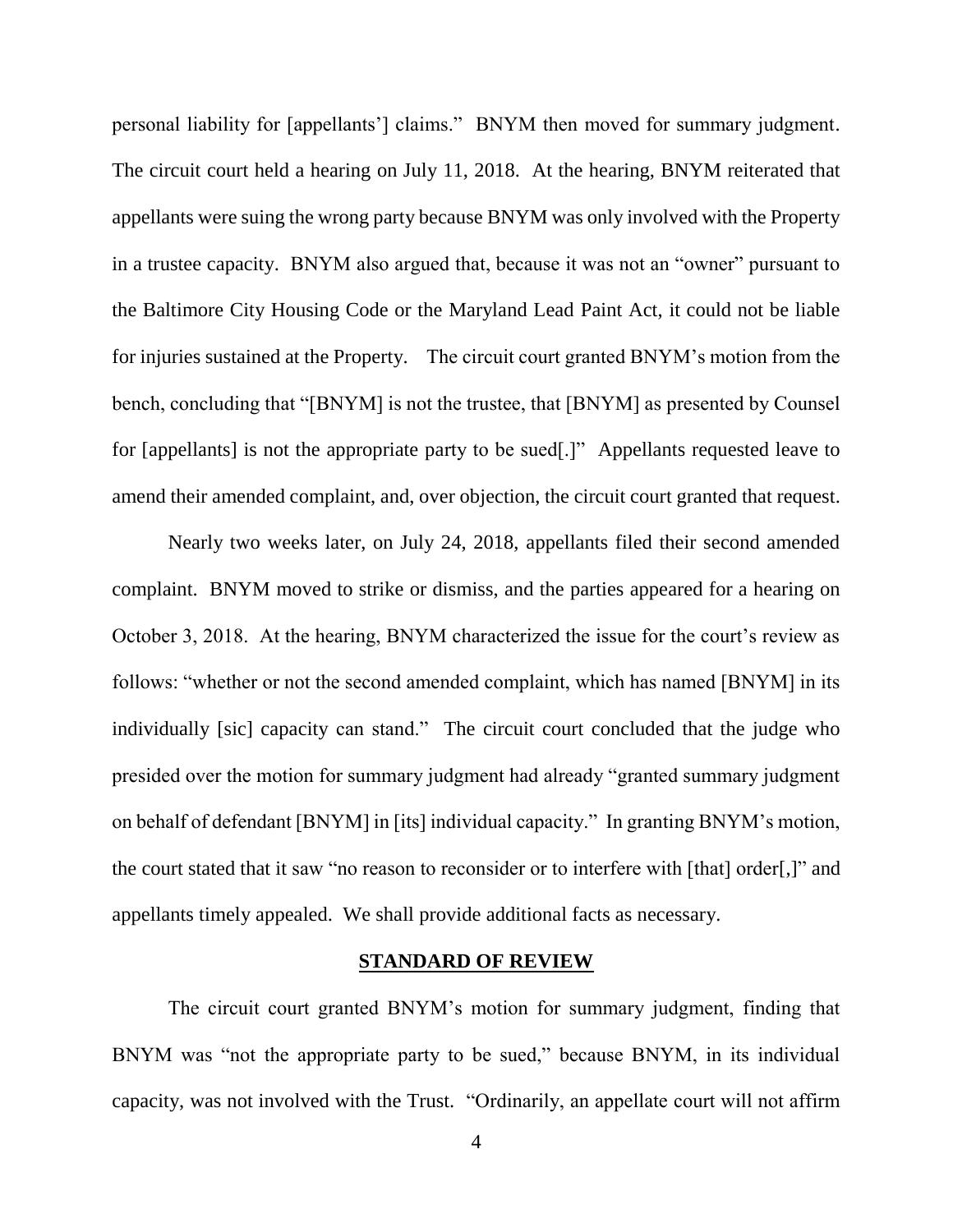a summary judgment by ruling on a ground not ruled upon by the trial court. If the alternative ground is one as to which the trial court had no discretion, however, summary judgment may be affirmed." *Thomas v. City of Annapolis*, 113 Md. App. 440, 450 (1997) (citing *Md. Cas. Co. v. Lorkovic*, 100 Md. App. 333, 357 (1994)). "With respect to the trial court's grant of a motion for summary judgment, the standard of review is *de novo*." *Dashiell v. Meeks*, 396 Md. 149, 163 (2006) (citing *Rockwood Cas. Ins. Co. v. Uninsured Emp'rs' Fund*, 385 Md. 99, 106 (2005)). Before determining whether the circuit court's decision was legally correct, however, appellate courts must first determine whether there is any genuine dispute of material facts. *Id*. (citing *Converge Servs. Grp., LLC v. Curran*, 383 Md. 462, 476 (2004)). All factual disputes must be resolved in favor of the nonmoving party. *Id*. (citing *Jurgensen v. New Phoenix Atl. Condo. Council of Unit Owners*, 380 Md. 106, 114 (2004)). When the moving party has provided the court with sufficient grounds to grant summary judgment, the opposing party must demonstrate that there is a genuine dispute of material fact. *Reiter v. ACandS, Inc*., 179 Md. App. 645, 659-60 (2008) (quoting *Miller v. Ratner*, 114 Md. App. 18, 27 (1997)).

#### **DISCUSSION**

The issue in this case is whether appellants may sue BNYM in its individual capacity where BNYM's only connection to the Property stems from its role as trustee of the Trust that owned the mortgage to the Property. In their brief, appellants argue that the Maryland Uniform Trust Act, Md. Code (1974, 2017 Repl. Vol.), § 14.5-908 of the Estates and Trusts Article ("ET") does not limit the liability of the trustee, and "implies that a trustee may be held liable in its individual capacity." BNYM responds that "[a] trustee and an individual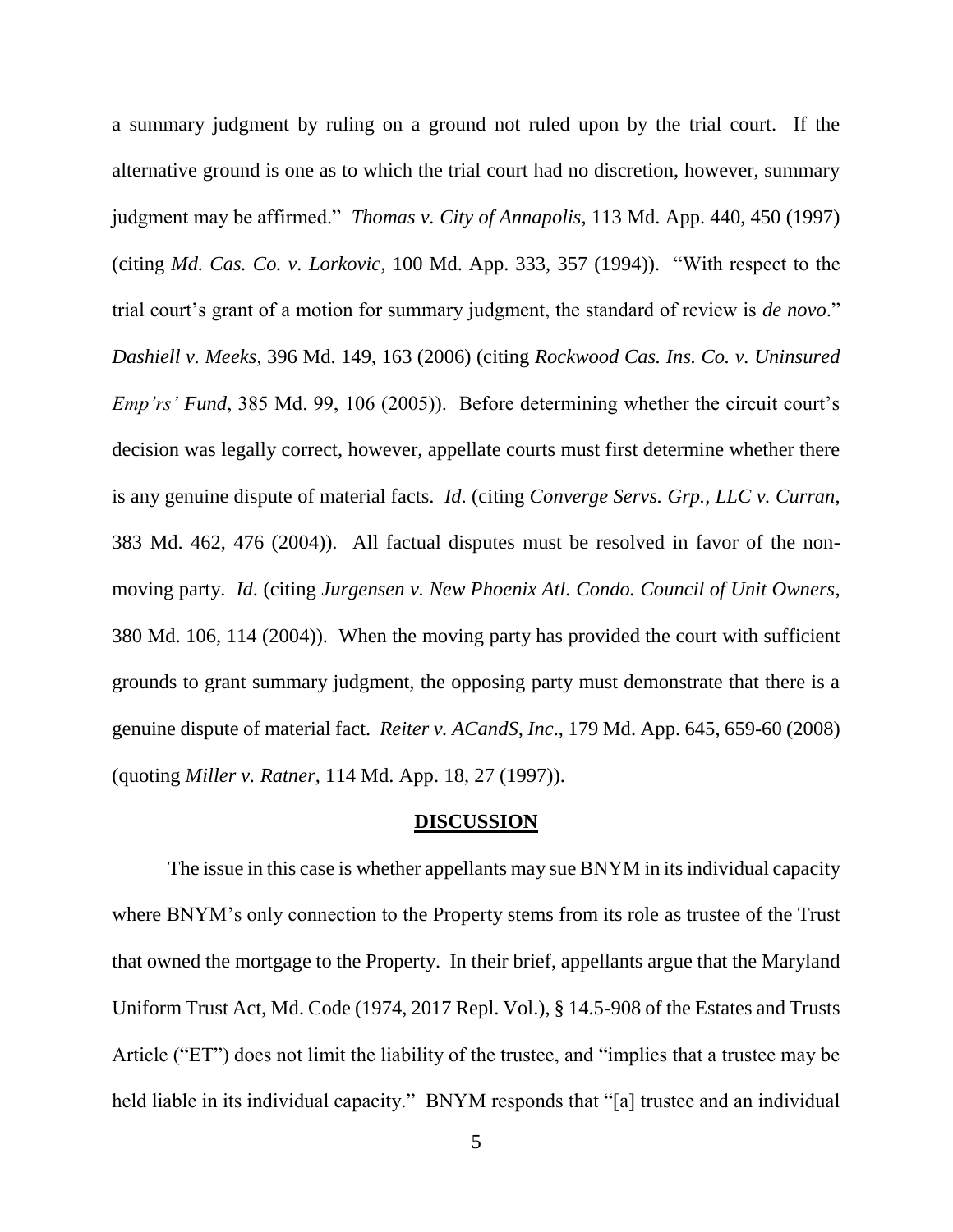entity are two wholly distinct and separate persons under the law[,]" and that BNYM never had any relationship with the Property beyond its capacity as trustee of the Trust. As we shall explain, appellants have failed to provide facts demonstrating that BNYM as Trustee was "personally at fault" for their injuries in accordance with the standard for trustee liability as set forth in the Restatement (Third) of Trusts. Accordingly, summary judgment was properly granted in favor of BNYM, albeit on a different basis than that articulated by the trial court.

We begin our discussion by noting the distinction between a party in its individual capacity and that same party in its representative capacity. In *Hooke v. Equitable Credit Corp*., 33 Md. App. 437 (1976), this Court underscored the significance of that distinction. There, the Hookes entered into two loans with Equitable Credit Corporation ("Equitable"). *Id.* at 438. Whereas the first loan (the "corporate note") was evidenced by a confessed judgment executed by two corporations that the Hookes owned, the second loan (the "trustee note") was evidenced by a confessed judgment executed by the Hookes *as trustees* pursuant to a trust instrument for the benefit of their minor children. 4 *Id*.

Upon default of both notes, Equitable sued "A. Michael Hooke, Sr. and Marguerite E. Hooke . . ., Trustees under that Certain Deed of Trust dated May 1, 1972[.]" *Id*. at 438- 39. In other words, Equitable sued the Hookes only in their capacities as trustees for nonpayment of both the corporate and trustee notes. *Id*. Equitable then sought a "Judgment

<sup>4</sup> The Hookes personally guaranteed payment of both the corporate note and the trustee note. *Hooke*, 33 Md. App. at 438.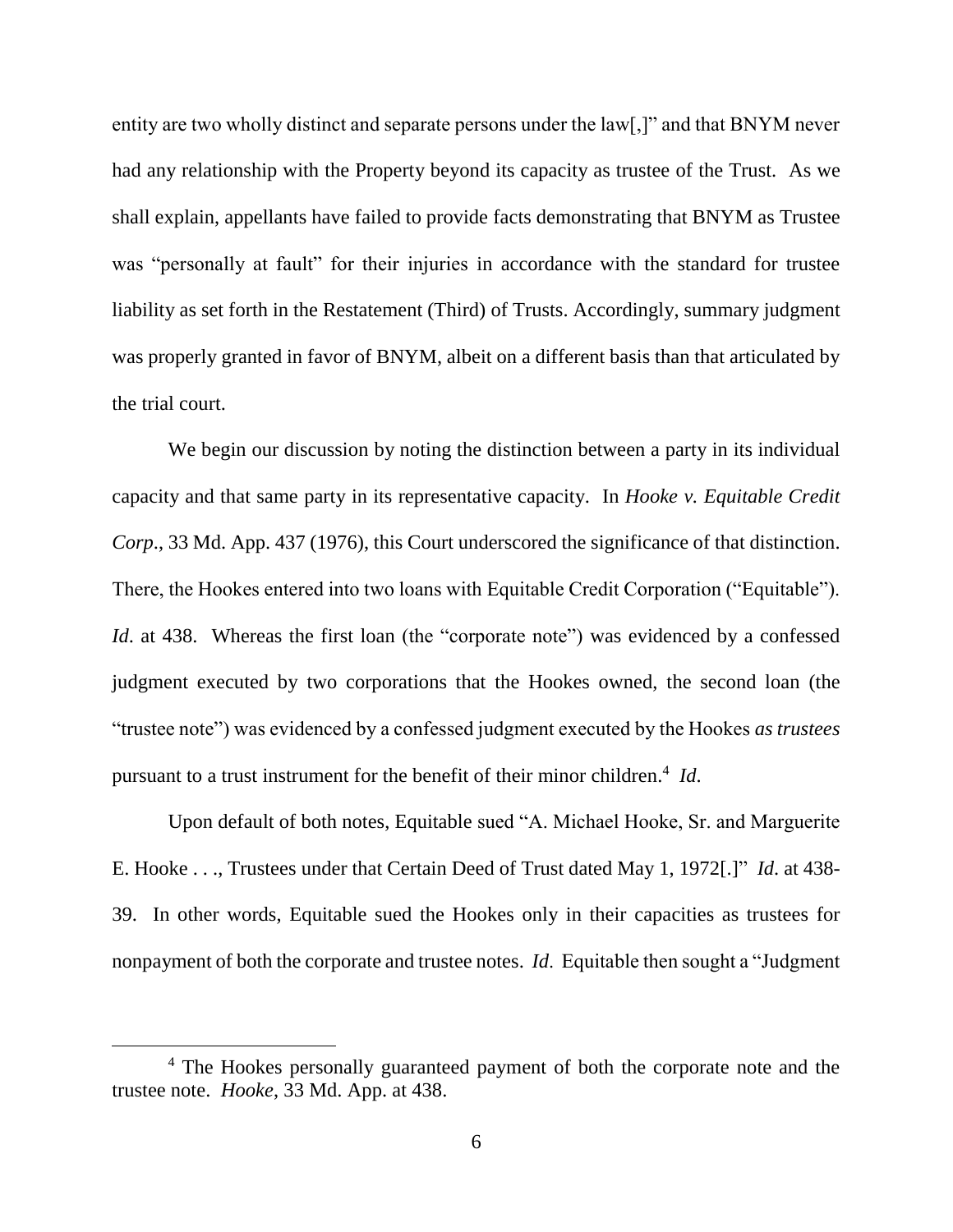by Confession for the Plaintiff" for the outstanding sums provided for in the notes. *Id*. at 439.

Ultimately, this Court reversed the judgment as it pertained to the corporate note because the Hookes did not execute the corporate note in their capacities as trustees. *Id*. at

440, 443-44. We explained:

 $\overline{a}$ 

Since Equitable elected to sue the Hookes only in their capacities as trustees, the actual defendants in the suit were never served . . . . *See* [*Bank of Am. Nat'l Tr. & Sav. Ass'n v. Carr*, 138 Cal. App. 2d 727, 292 P.2d 587 (1956)], where the California Court of Appeals made it clear that *a party must be served in that legal capacity in which he is sought to be bound. We adhere to that principle*.

*Id.* at 443 (emphasis added).<sup>5</sup> From this case we extract the principle that a party in its

individual capacity is not the same as that party in its trustee capacity.

Having established the legal significance of distinguishing between a party in its

trustee capacity and a party in its individual capacity, we turn to whether a trustee may be

personally liable. We begin with the Maryland Trust Act, codified at ET § 14.5-101 et seq.

Section 14.5-908 discusses a trustee's liability, and provides:

(a) Except as otherwise provided in the contract, a trustee is not personally liable on a contract properly entered into by the trustee in the fiduciary capacity of the trustee in the course of administering the trust if the trustee in the contract disclosed the fiduciary capacity.

(b) A claim based on a contract entered into by a trustee in the fiduciary capacity of the trustee, on an obligation arising from ownership or control of trust property, or *on a tort committed in the course of administering a trust, may be asserted in a judicial proceeding against the trustee in the fiduciary* 

<sup>&</sup>lt;sup>5</sup> Because the Hookes, as trustees, had executed the trustee note and had alleged no facts supporting a defense to the trustee note, we affirmed the trial court's decision sustaining the confessed judgment as to that note. *Hooke*, 33 Md. App. at 444.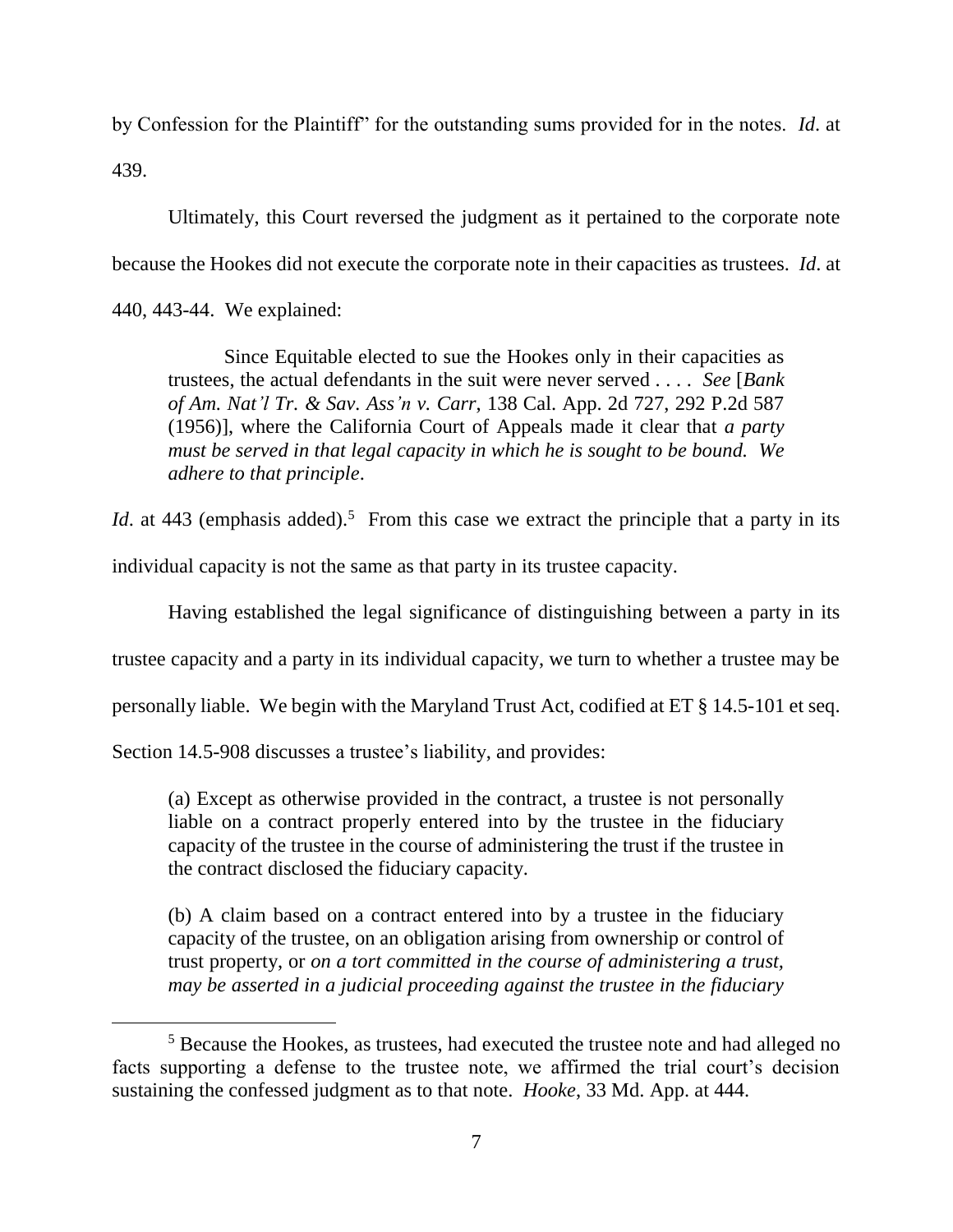*capacity of the trustee, regardless of whether the trustee is personally liable for the claim.* 

(Emphasis added).

Unfortunately, although ET § 14.5-908(b) provides that a trustee may be sued "on a tort committed in the course of administering a trust," it does not address the parameters of the trustee's tort liability and, more importantly, the circumstances that may give rise to a trustee's personal liability.

We initially note that we are not aware of any appellate decisions interpreting ET  $\S$ 14.5-908. The legislative history of the Maryland Trust Act indicates that it is "a modified version of the Uniform Trust Code drafted by the Uniform Law Commissioners." Senate Judicial Proceedings Committee, Floor Report, House Bill 83 (2014). Our research into the history of ET § 14.5-908 reveals no intentional deviations from the Uniform Trust Code. Additionally, our review of the Maryland Trust Act's legislative history uncovered nothing pertinent to the issues presented in this appeal.

We therefore look to the Restatement (Third) of Trusts (2012) for guidance, and note its express statement that, for a trustee to be held personally liable, it must be "personally at fault." Section 106 of the Restatement (Third) of Trusts provides:

A trustee is *personally liable*:

- (1) on a contract entered into in the course of trust administration only if:
	- (a) in doing so, the trustee committed a breach of trust; or
	- (b) the trustee's representative capacity was undisclosed and unknown to the third party; or
	- (c) the contract so provides;
- (2) for a tort committed in the course of trust administration, or for an obligation arising from the trustee's ownership or control of trust property, *only if the trustee is personally at fault*.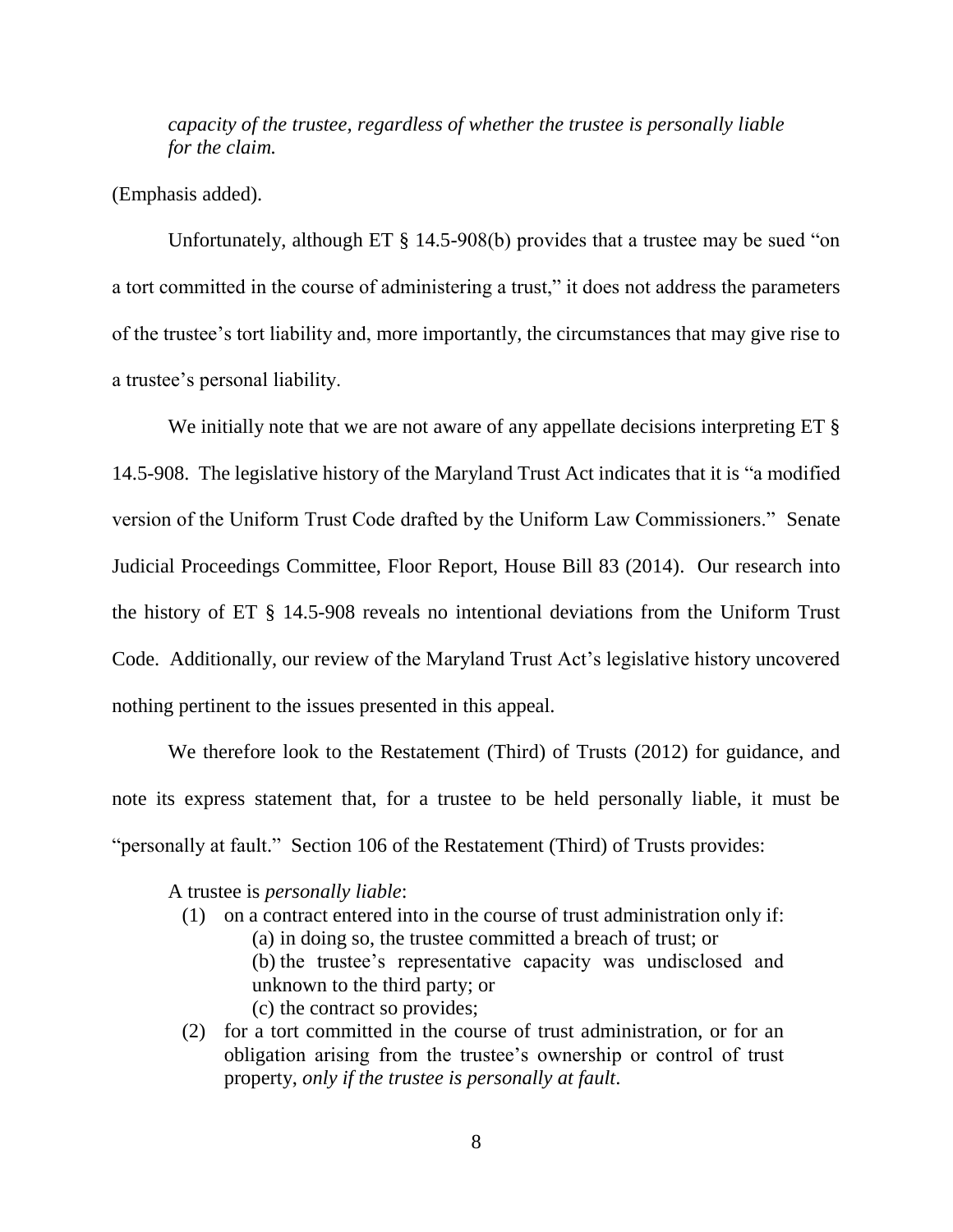(Emphasis added).

The Comments to  $\S 106$  provide further context and guidance concerning a trustee's

personal liability for actions related to the administration of the trust. They provide that:

*(b)(2)*. *Tort*. A trustee is personally liable for a tort committed in the course of trust administration only if the trustee is personally at fault. Thus, a trustee is not personally liable for a tort committed by the trustee's agent or employee where there is no personal fault on the part of the trustee....

*(b)(3). Obligation arising from ownership or control of trust property*. A trustee is not personally liable for an obligation arising from the trustee's ownership or control of trust property provided the trustee is not personally at fault. For example, in the absence of the trustee's personal fault, the trustee is not liable individually for personal injuries occurring, or taxes imposed, on trust property, or for the expense of remedying the toxic or hazardous condition of trust property . . . .

The Restatement and its official comments unequivocally provide that a trustee may

be held personally liable for claims sounding in tort "only if the trustee is personally at fault." In other words, the Restatement does not preclude the possibility that BNYM could be held individually liable for actions it took in its representative capacity as trustee. But BNYM could be individually liable only if BNYM, in its capacity as trustee, were personally at fault for appellants' injuries. Unfortunately, the Restatement does not define the term "personally at fault."

In their brief, appellants cite to *Allen v. Dackman*, 413 Md. 132 (2010) for the proposition that BNYM was an "owner" of the property pursuant to the Baltimore City Housing Code and therefore could be held personally at fault for their injuries. As we will explain, *Dackman* is no panacea for the difficulties with appellants' cause of action against BNYM individually.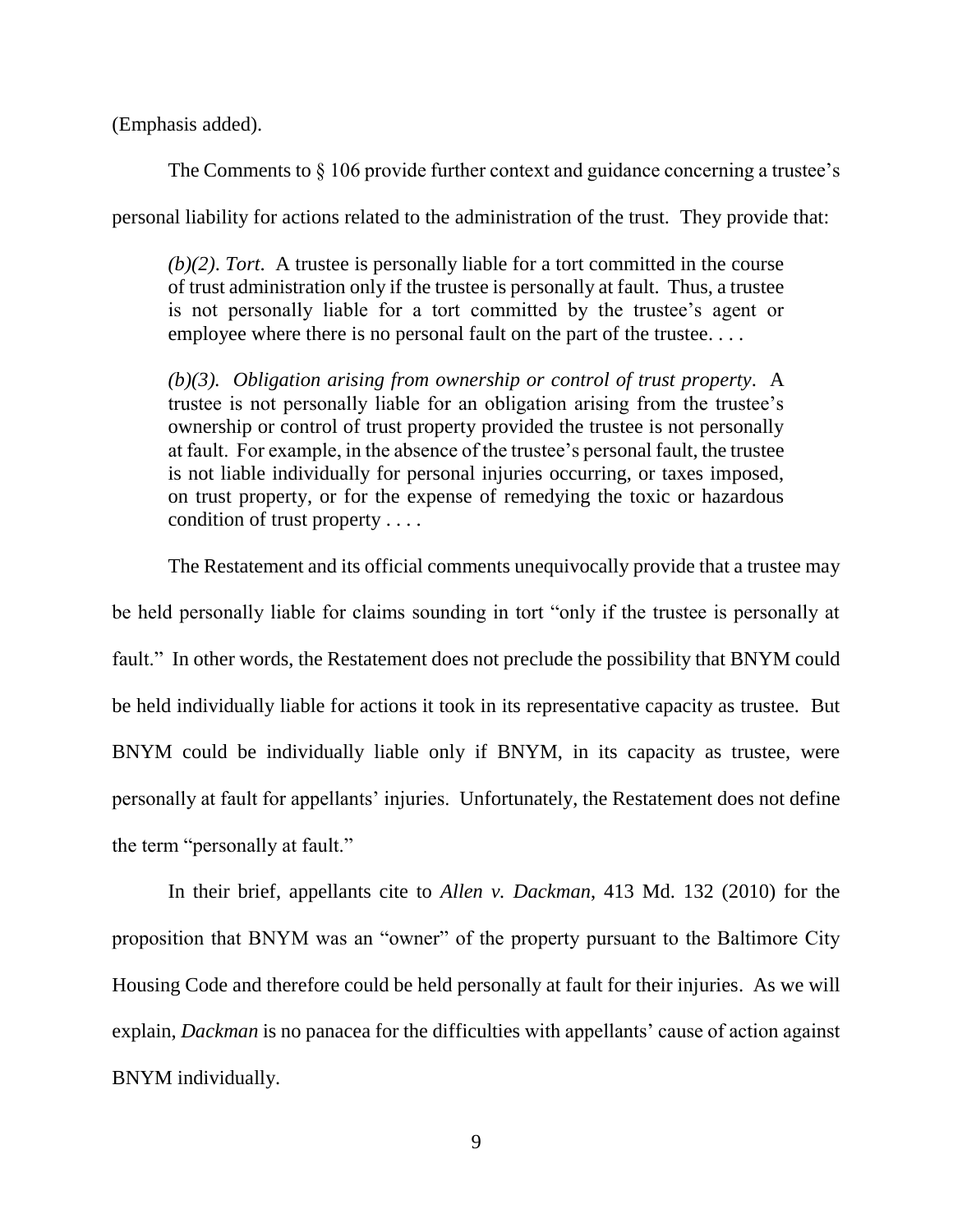In *Dackman*, the plaintiffs alleged that they had suffered injuries caused by lead paint exposure while living at a property owned by Hard Assets, LLC. *Id*. at 135. Relevant there, the "Baltimore City Housing Code imposed liability on, among other entities, any individual who 'owns, holds, or controls' the title to a dwelling."<sup>6</sup> *Id*. at 136-37 (footnote omitted). The plaintiffs filed a complaint in the Circuit Court for Baltimore City, wherein they alleged that Jay Dackman and Hard Assets owned the property at some point while they had lived there, "and had negligently failed to maintain the property." *Id*. at 137. Dackman responded by filing a motion for summary judgment, "arguing that he could not be held personally liable as a matter of law." *Id*. at 138. The trial court granted Dackman's motion, and this Court affirmed, reasoning that Dackman could not be held liable for negligence because he was not an "owner" of the property as defined in the Baltimore City Housing Code, and because he could not be held liable for negligence allegedly committed by Hard Assets. *Id*.

The Court of Appeals reversed and remanded. The Court began its analysis by noting the unusual facts of the case, as set out by this Court. The plaintiffs were young children—approximately three years old and one year old—when they and their family members moved into the property in 1999. *Id*. at 138-39. When the prior owner of the property failed to pay taxes, Hard Assets purchased the property in lieu of a foreclosure. *Id*. at 139. Dackman was one of two members of Hard Assets, and it was his business

<sup>6</sup> In a footnote, the *Dackman* Court noted that the relevant section of the Baltimore City Housing Code was later repealed and replaced. 413 Md. at 136 n.3. We note that appellants refer to the same prior version of the Housing Code as interpreted by *Dackman*.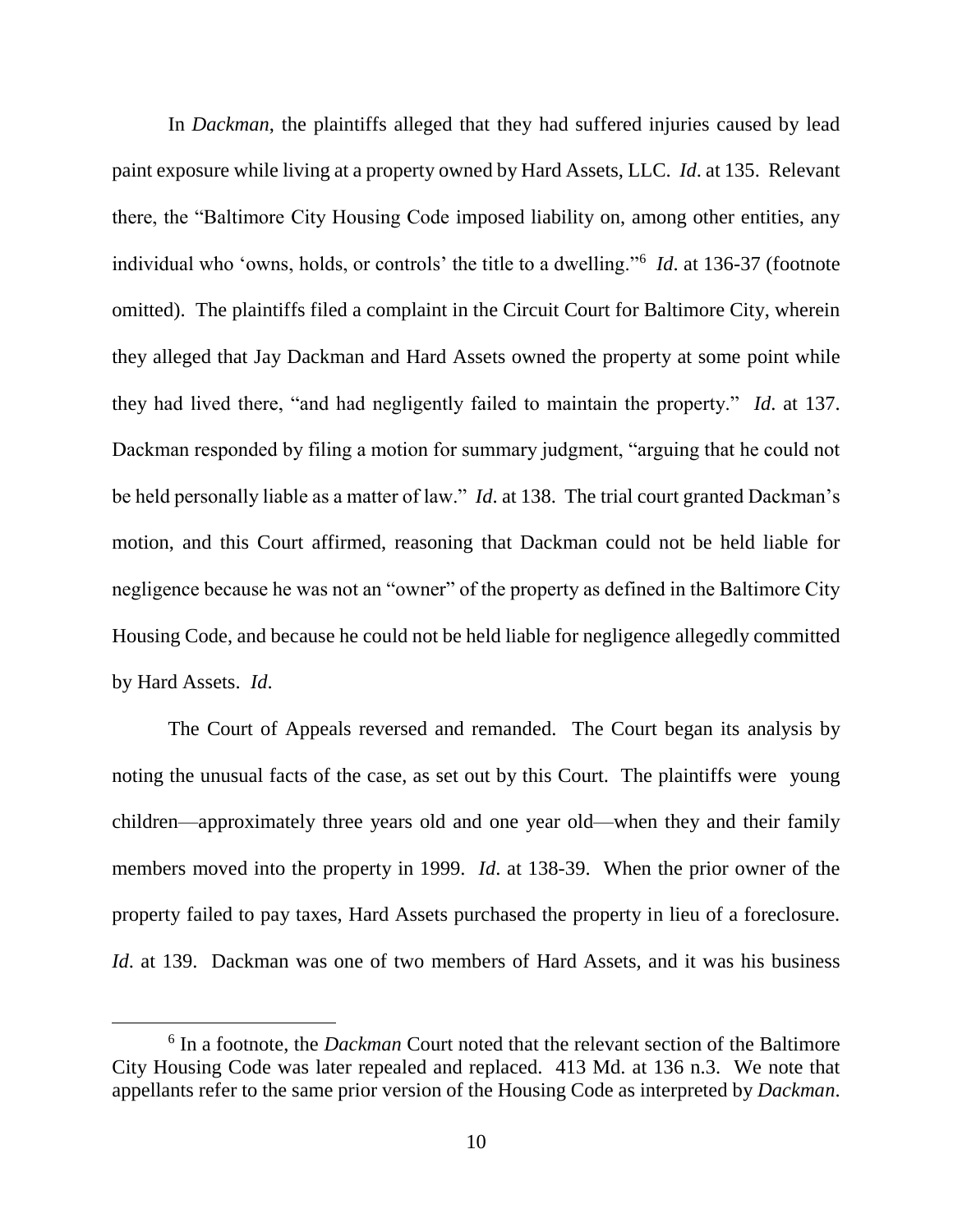practice to purchase and sell properties rather than keep them for rental income. *Id*. However, for the year that Hard Assets owned the subject property, Dackman "was responsible for running the day-to-day business affairs of Hard Assets." *Id*. at 140.

The Court of Appeals framed the issue for review as follows: "To decide this case, we must interpret the Housing Code and determine whether [Dackman] could be held individually liable for [plaintiffs'] alleged injuries." *Id*. at 141. The Court noted that the Baltimore City Housing Code

established the class of individuals who were required to follow the Code's provisions. According to the Code, any "owner or operator of a property subject to this Code shall be responsible for compliance with all of the provisions of the Code." Balt. City Code, Art. 13, § 310(a). The Code defined an "owner" as "any person, firm, corporation . . . who . . . owns, holds, or controls the whole or any part of the freehold or leasehold title to any dwelling or dwelling unit, with or without accompanying actual possession thereof . . . ." Balt. City Code, Art. 13, § 105(jj).

*Id.* at 144-45 (alterations in original) (footnote omitted).

The Court applied the Housing Code's definition of "owner" to the evidence regarding Dackman's role in managing the property. *Id*. at 145. Ultimately, the Court construed the term "owner" to include "not only . . . those who own the title to the dwelling, but also to a wider group of individuals who hold or control the title." *Id*. at 149. Noting that it had never defined the term "control" as used in the Housing Code, the Court held that it "'carries with it a requirement that the entity in question have an ability to change or affect the' interest being controlled." *Id.* at 149 (quoting *Dyer v. Criegler*, 142 Md. App. 109, 117 (2002)).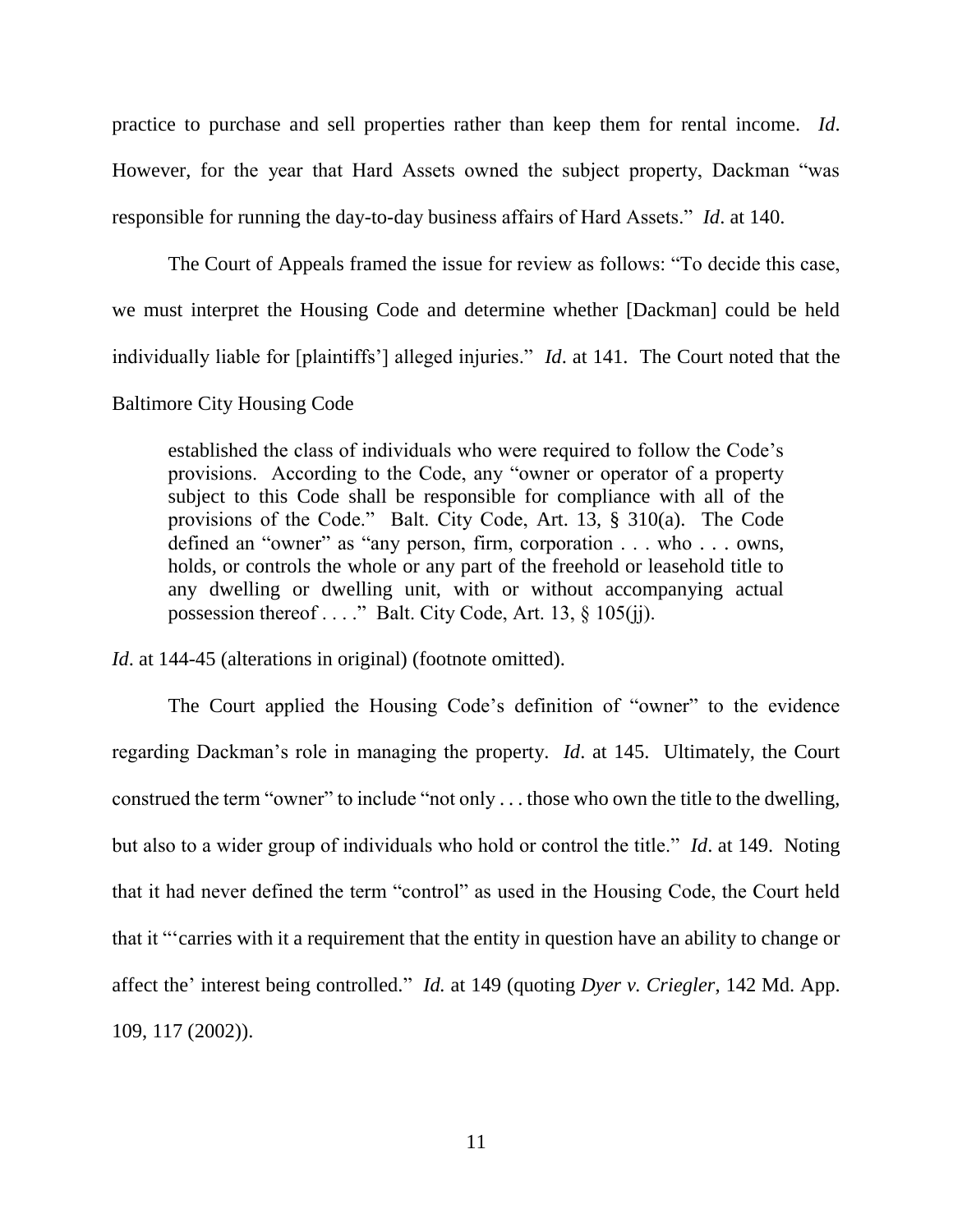In determining whether Dackman qualified as an "owner" under the Housing Code,

the Court of Appeals noted that Dackman

stated in his deposition that he was responsible for running the day-to-day affairs of Hard Assets during the time period when Hard Assets both acquired and sold [the property at issue]. [Dackman] also executed the deed certification when Hard Assets acquired the property, signed the complaint seeking to remove [plaintiffs] from the property, and signed the deed when Hard Assets sold the property.

*Id.* Based on these facts, the Court held that there was "sufficient evidence for a jury to

find that [Dackman] may have changed or affected the title[]" such that he could constitute

an owner for purposes of the Housing Code. *Id*. The Court further noted that,

even if [Dackman] did not actually direct these actions, the trier of fact could find that he had the "ability" to do so. This would have also been sufficient to establish that he controlled the title to the property. Finally, there is no evidence that anyone other than [Dackman] was responsible for the day-today management of Hard Assets or for decisions affecting the title to the property, which supports the conclusion that [Dackman] was the person who made decisions affecting the title to the property.

*Id.* at 150 (footnote omitted).

After establishing that Dackman could be found to be an "owner" for purposes of the Housing Code, the Court next considered whether Dackman could be held personally liable where his only connection to the case stemmed from his membership in Hard Assets. *Id.* at 152. The Court noted that, "[a] member of an LLC generally is not liable for torts committed by, or contractual obligations acquired by, the LLC." *Id*. at 152. Nevertheless, the Court stated that "[a]n LLC member is liable for torts he or she personally commits, inspires, or participates in because he or she personally committed a wrong, not 'solely' because he or she is a member of the LLC." *Id*. at 154 (citing *Weber v. U.S. Sterling Sec.,*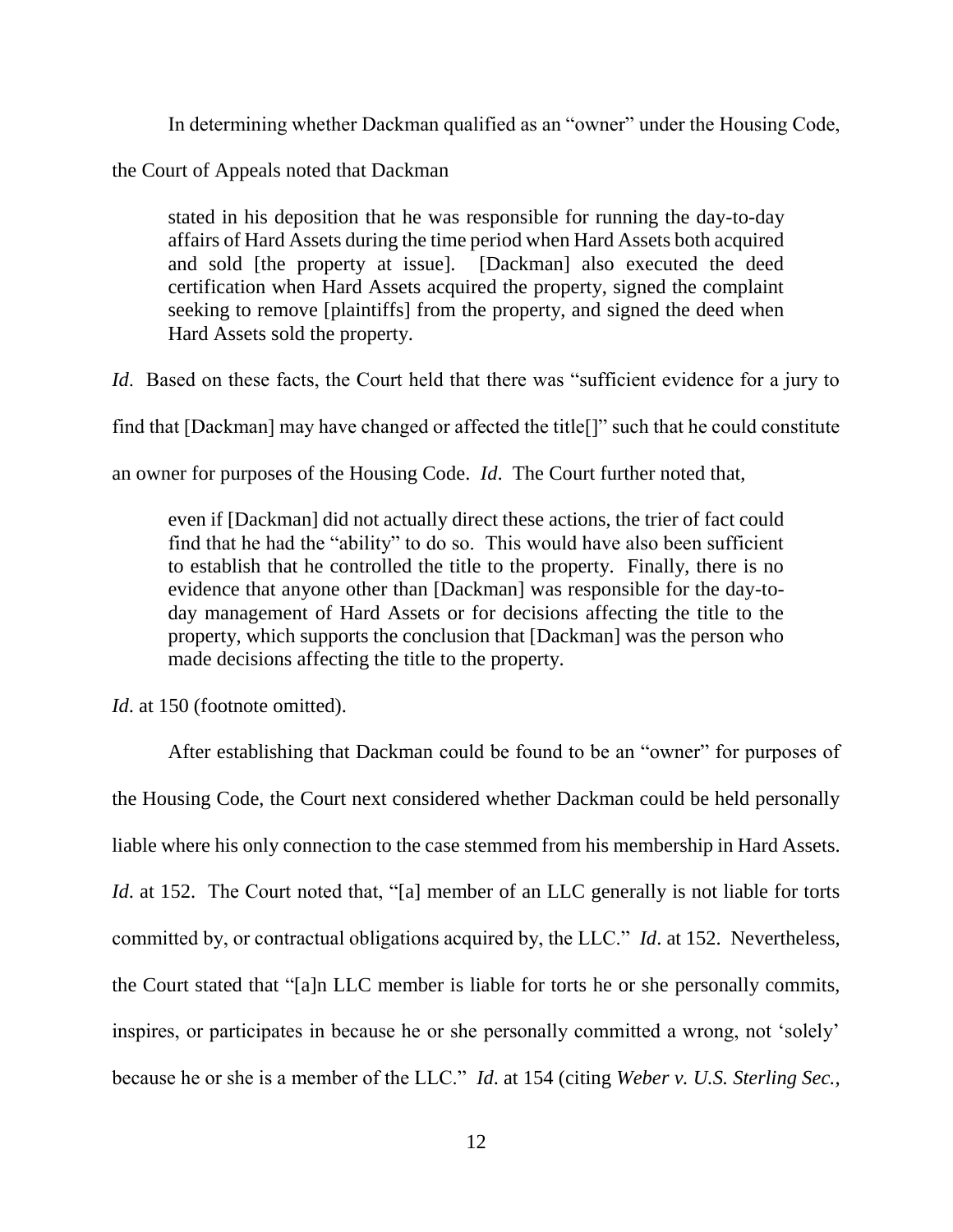*Inc*., 924 A.2d 816, 824-25 (Conn. 2007)). The Court of Appeals concluded,

the trier of fact could find that [Dackman] is personally liable for [plaintiffs'] alleged injuries. . . . [Dackman] managed Hard Assets' day-to-day affairs during the period that Hard Assets owned the property, and there is no evidence that anyone else managed those affairs during that period. These facts are sufficient evidence for the trier of fact to find that [Dackman] personally committed, inspired, or participated in Hard Assets' decisions regarding maintenance of the property.

#### *Id*. at 155.

Appellants urge us to hold that BNYM as Trustee was an "owner" of the property under *Dackman*, and therefore liable under the Baltimore City Housing Code. *Dackman* makes clear, however, that even if BNYM as Trustee qualified as an "owner" under the Housing Code, that determination does not mean that the trustee is personally liable in tort.

In our view, the more significant aspect of *Dackman* as it relates to this case is the Court's discussion of *Shipley v. Perlberg*, 140 Md. App. 257 (2001). There, this Court was tasked with determining "whether a corporate officer and director [was] individually liable for lead paint injuries to the resident of a corporately owned property." *Id*. at 261. As in *Dackman*, we were tasked with construing the term "owner" for purposes of the Baltimore City Housing Code. We concluded that Perlberg was not an "owner" for purposes of the Housing Code because a corporation "owned the subject property during the relevant time period[,]" and because "[t]here [was] no evidence that Perlberg had title to the subject property or exercised ownership in the manner contemplated by the Code." *Id*. at 277.

On this point, the *Dackman* Court disagreed:

The [*Shipley*] court concluded that Perlberg was not an "owner" because the evidence was "undisputed that [the corporation] owned the subject property during the relevant time period" and that there was "no evidence that Perlberg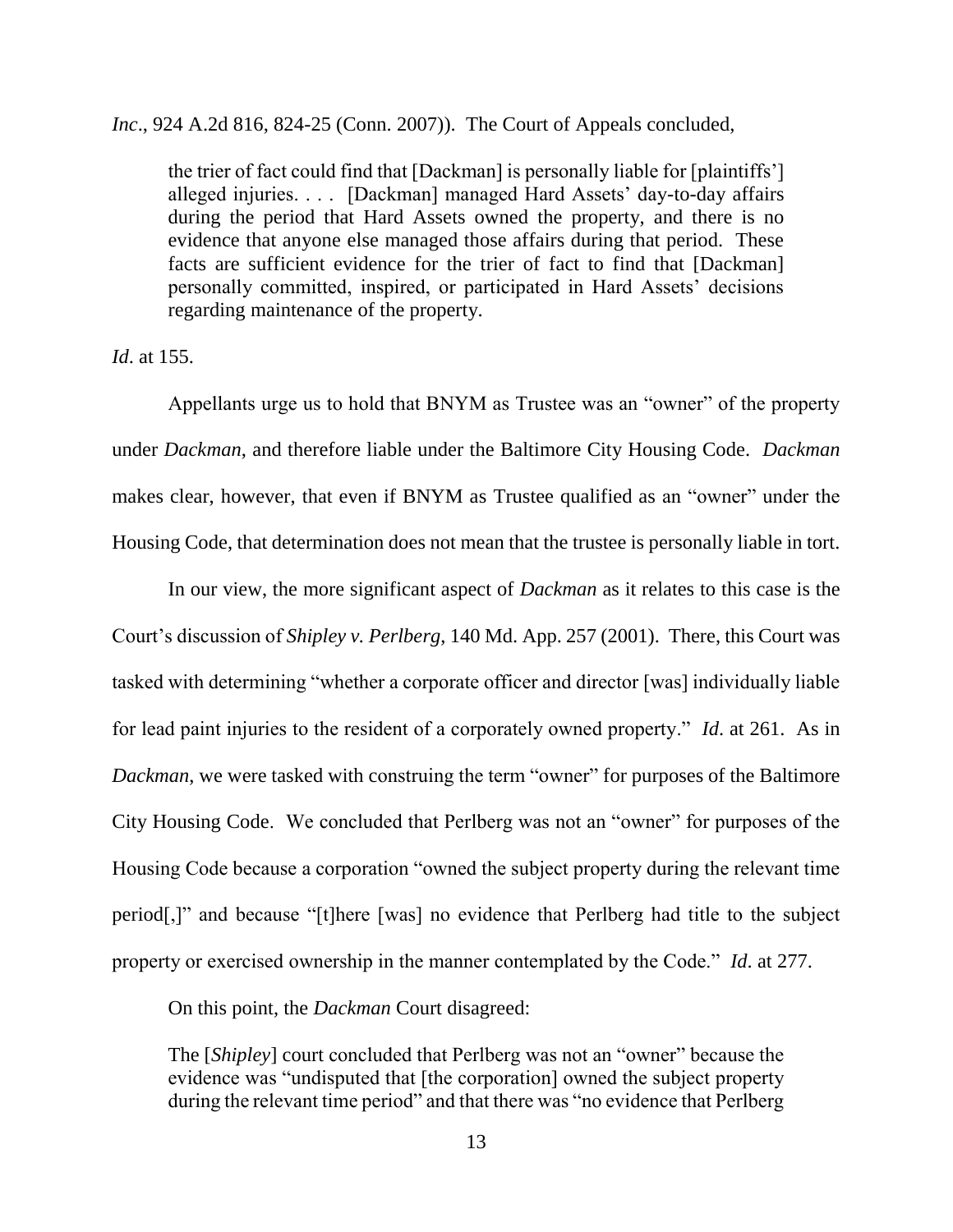had title to the subject property." Based on these facts, the court concluded that there was "no evidence that Perlberg . . . exercised ownership in the manner contemplated by the Code."

We disagree with the Court of Special Appeals' reasoning in *Shipley*. The court concluded that Perlberg was not an "owner" under the Housing Code because he did not have title to the property at issue in that case. The court reached this conclusion even though there was evidence that Perlberg was involved with the buying and selling of that property. As we have explained in this opinion, the Housing Code expanded the meaning of the term "owner" to include not only entities that hold the title to dwellings, but also entities that control the title to those dwellings. The ability to buy and sell the property where an alleged injury occurred is an example of controlling the title to a dwelling.

413 Md. at 150 n.13 (internal citations omitted).

Although the Court of Appeals disagreed with the *Shipley* Court's reasoning that Perlberg was not an "owner" under the Housing Code, it agreed with our ultimate conclusion that Perlberg could not be held personally liable for the alleged lead paint violations where the uncontradicted evidence indicated that Perlberg "had no direct involvement" with the property. *Id*. (quoting *Shipley*, 140 Md. App. at 262).

The *Dackman* Court stated:

There was no evidence in that case that Perlberg was involved with the part of the corporation that dealt with the management of any properties. To the contrary, uncontradicted evidence indicated that another corporate officer was responsible for managing properties and that Perlberg "had no direct involvement in the subject premises, of any type." *Accordingly, Perlberg may have been an "owner" under the Housing Code, but he could not have been held personally liable for the alleged violations of the Code. As we discuss in this opinion, infra, a corporate officer is not liable for torts committed by the corporation unless he personally committed, inspired, or participated in those torts.*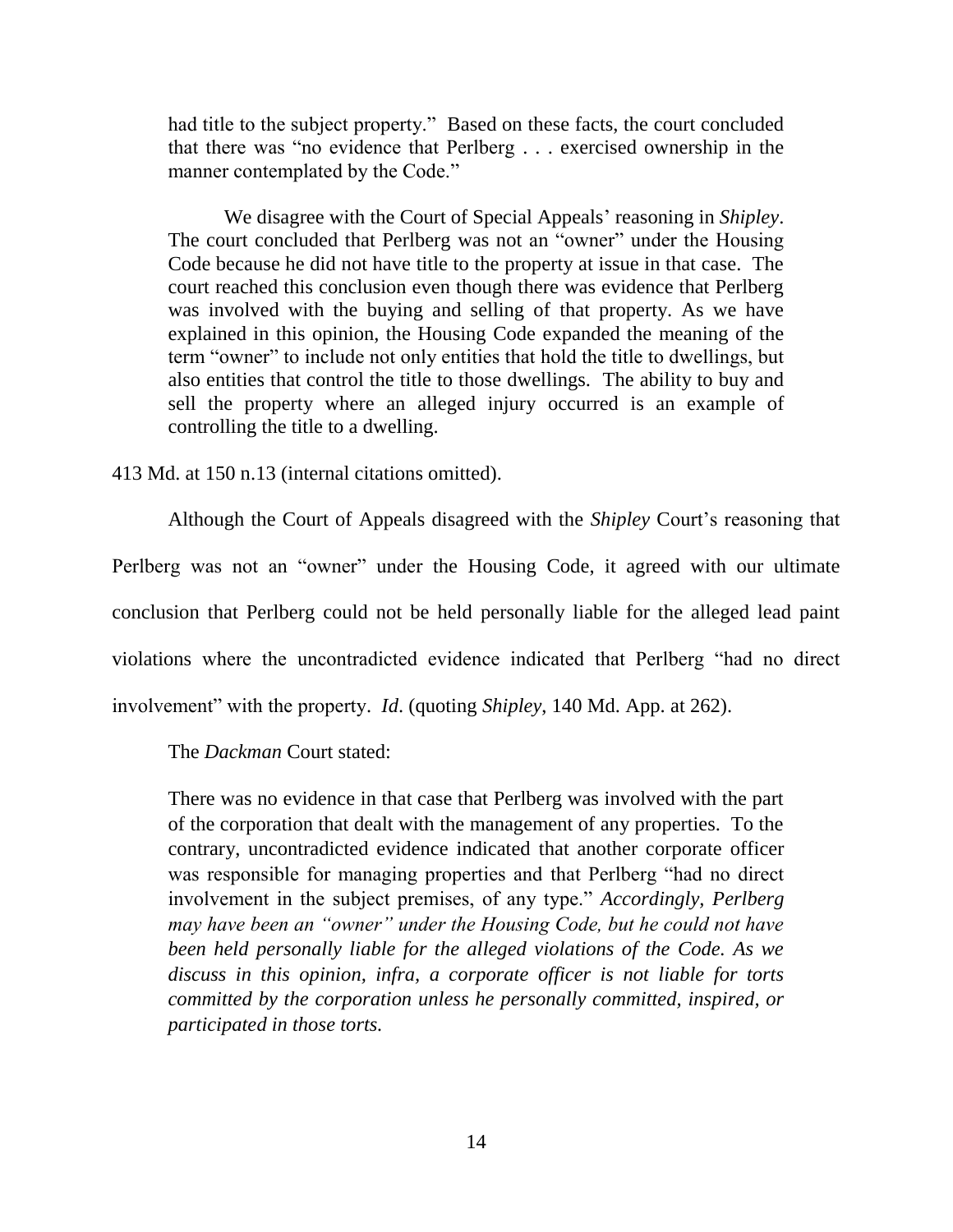*Id.* (emphasis added) (internal citations omitted). Thus, despite the fact that Perlberg would have qualified as an "owner" under *Dackman*, the Court of Appeals acknowledged that, under the facts of that case, Perlberg could not have been held personally liable in tort.

We conclude that *Dackman*—and its insightful commentary of *Shipley—*provides the guideposts for resolution of the instant case. We begin by noting that BNYM, in its trustee capacity, was the record title owner of the Property during the relevant time period alleged by appellants. As the record title owner of the Property, BNYM as Trustee was an "owner" under the Housing Code. *Dackman* teaches, however, that one's status as an "owner" under the Housing Code does not equate to personal liability for violations of the Code. ("Perlberg may have been an "owner" under the Housing Code, but he could not have been personally liable for the alleged violations of the Code." *Id*.). Under § 106 of the Restatement (Third) of Trusts, a trustee is personally liable for torts arising from the trustee's ownership or control of trust property "only if the trustee is personally at fault." In our view, the description of trustee tort liability as set forth in the Restatement (Third) of Trusts is wholly consistent with the principles enunciated by the Court of Appeals in *Dackman*.

Thus, our ultimate inquiry is whether the appellants in this case submitted sufficient facts to show that BNYM as Trustee was personally at fault for their alleged injuries. We conclude that they did not.

In its Motion for Summary Judgment, BNYM argued, among other things, that BNYM as Trustee had no authority or responsibility to manage the properties purchased by the trust. Attached to the motion was the affidavit of Phillip R. Burnaman, II, who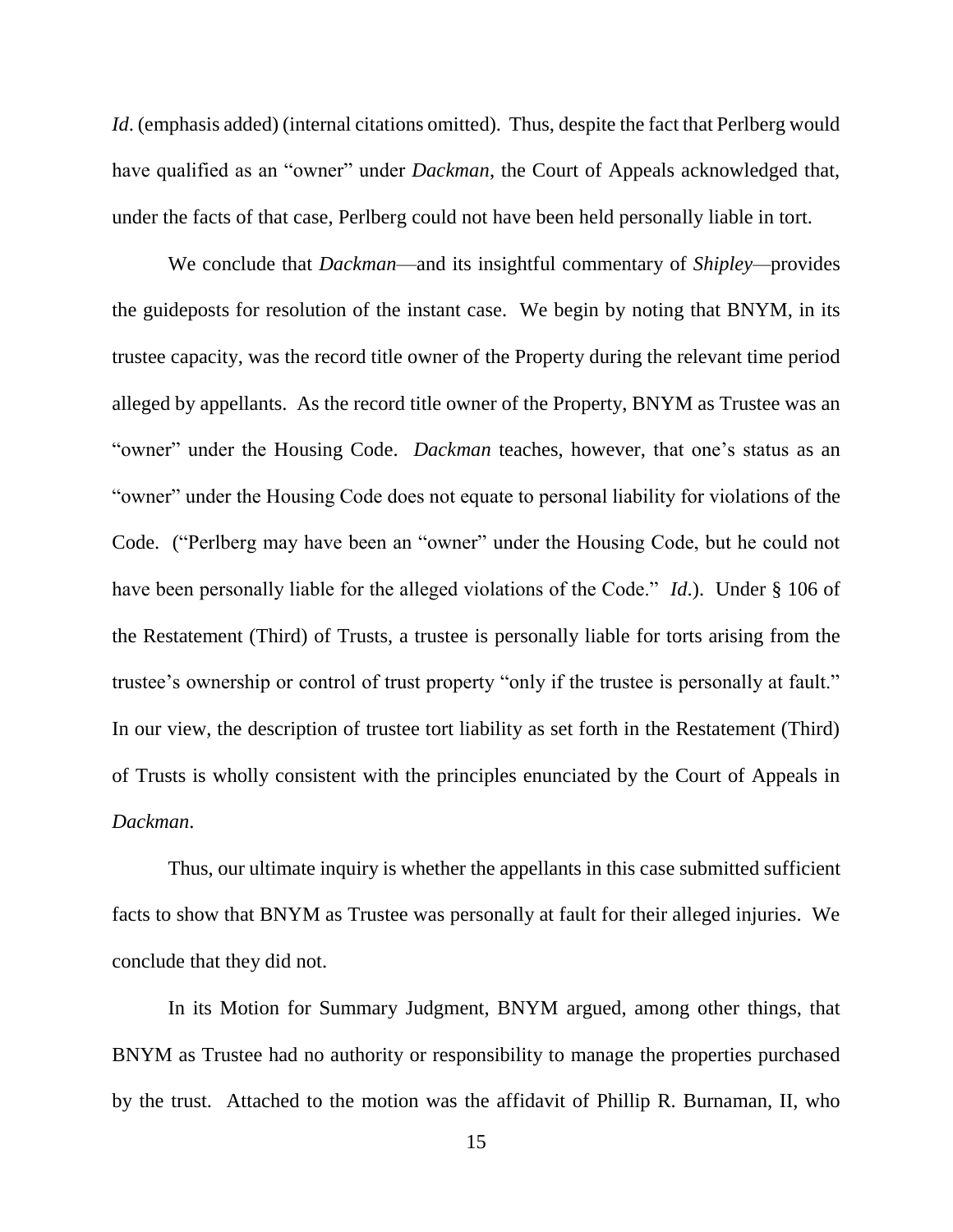expounded upon the "role and responsibilities of a securitization trustee in a Residential Mortgage Backed Securities (RMBS) issue." In his affidavit, Burnaman stated that the PSA "defines the responsibilities of the servicer and the securitization trustee (and other parties, if any). The PSA defines their non-discretionary roles and is equally important for limiting the discretionary activities of the RMBS trust by necessarily limiting and defining the actions of the contracted participants." (Footnotes omitted). The affidavit explains that, whereas the "servicer's primary function is to serve as the point of contact with the borrower[,]" the trustee is typically only responsible for: "safekeeping of cash and collateral, distribution of cash flows from the collateral, and relaying trust asset and performance information received from the servicer to the certificateholders."

Burnaman further recited that, pursuant to the PSA in this case, "the servicer, not the securitization trustee, used its discretion and made all decisions regarding that  $REO^{[7]}$ property and its protection and conservation." (Emphasis removed). Regarding ownership and control of the property, Burnaman stated that,

It is clear here, and consistent with RMBS transactions in my experience, that the securitization trustee was not the owner of the mortgage loans or the REO property, did not act like an owner of the REO property and was not consulted by the servicer when and as the servicer made a series of decisions regarding the loan foreclosure, the REO property and appropriate loss mitigation alternatives.

Burnaman's affidavit consistently asserted that BNYM as Trustee's only

<sup>&</sup>lt;sup>7</sup> "REO" stands for "Real Estate Owned." According to Burnaman's affidavit, "'Real Estate Owned' is the common term used to describe a property owned by a lender – a bank, insurance company, RMBS trust, or government agency such as Fannie Mae."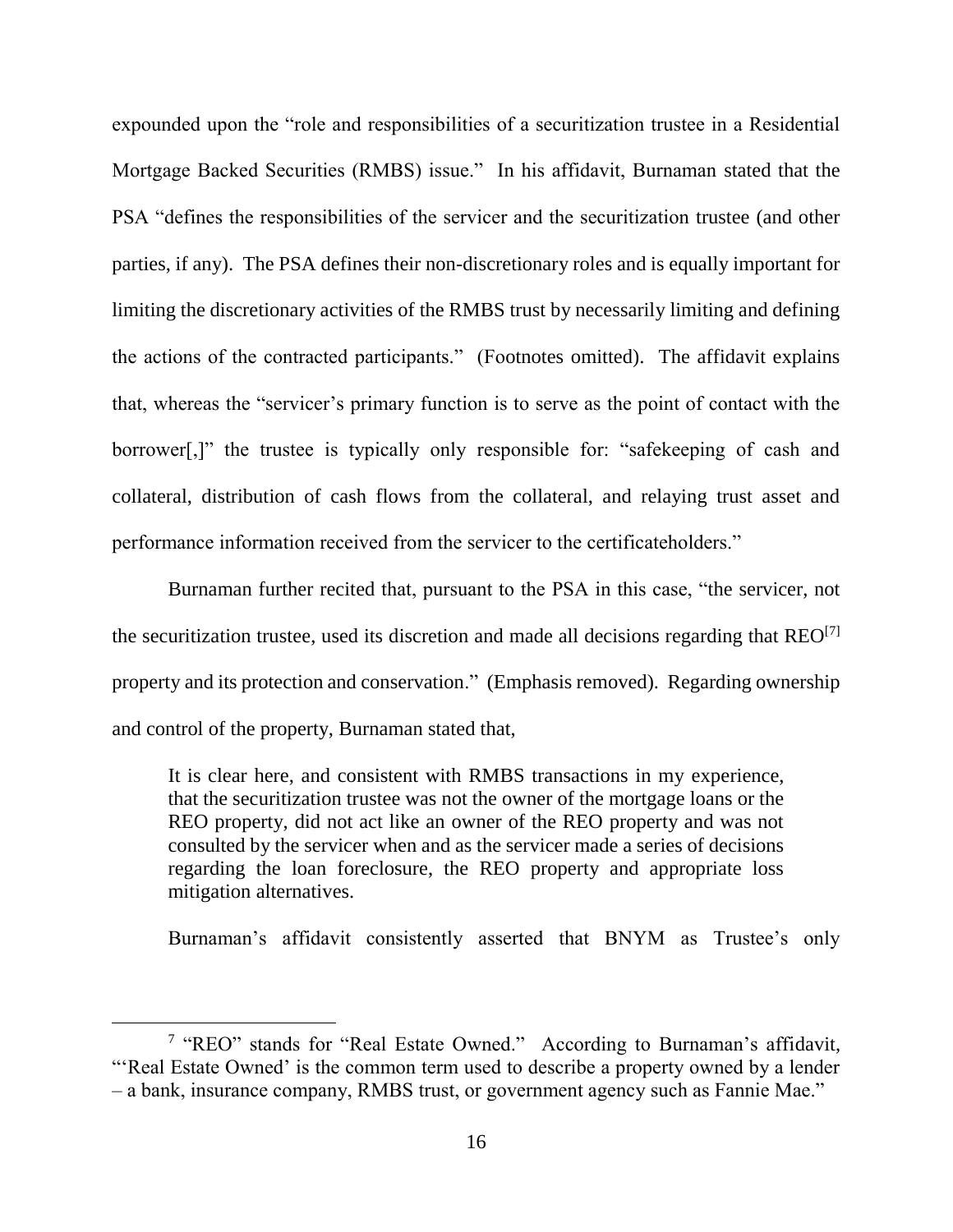involvement with trust property was passive, and that it was "not engaged in the active real estate business." Rather, the PSA directed the servicer to handle such activities. According

to Burnaman,

The servicer was directed to mitigate losses, ultimately by initiating a foreclosure action against the mortgagor and selling the collateral property, then, returning that cash to the certificateholders. Indeed, the PSA provided specific instruction for the exceptional (*but not unforeseen*) cases where a *foreclosure action was initiated and the property could not be sold at the foreclosure auction.* Consequently, the collateral property became REO . . . and the servicer was directed under the PSA to sell it, as practicable, in order to mitigate certificateholders' losses. *In the subject case, while a bid (at the foreclosure sale) higher than the mortgage loan amount would have paid off the loan, it appears that no such bid was made, and the servicer effected the transfer of title to the property on behalf of the RMBS trust to mitigate losses on that mortgage loan, as required*.

(Second emphasis added). Burnaman further explained that, in his opinion, the federal tax code requires securitization trustees to be passive, and that trustees are "not empowered to manage or improve any REO properties[.]"

Finally, regarding environmental responsibilities, Burnaman stated that, in his experience, "securitization trustees did not participate in any aspect of environmental evaluation, management or remediation of RMBS trust assets and were not expected to incur any environmental liability from those trust assets." Burnaman's own review of the PSA did not reveal "that the securitization trustee had any role in the environmental review of the properties that might become assets of the RMBS trust." Instead, the PSA "provided that, in environmental matters, the Master Servicer would have sole authority[.]"

Although not explicitly asserted in his affidavit, Burnaman essentially opined that BNYM as Trustee's passive role regarding the property precluded any finding that it was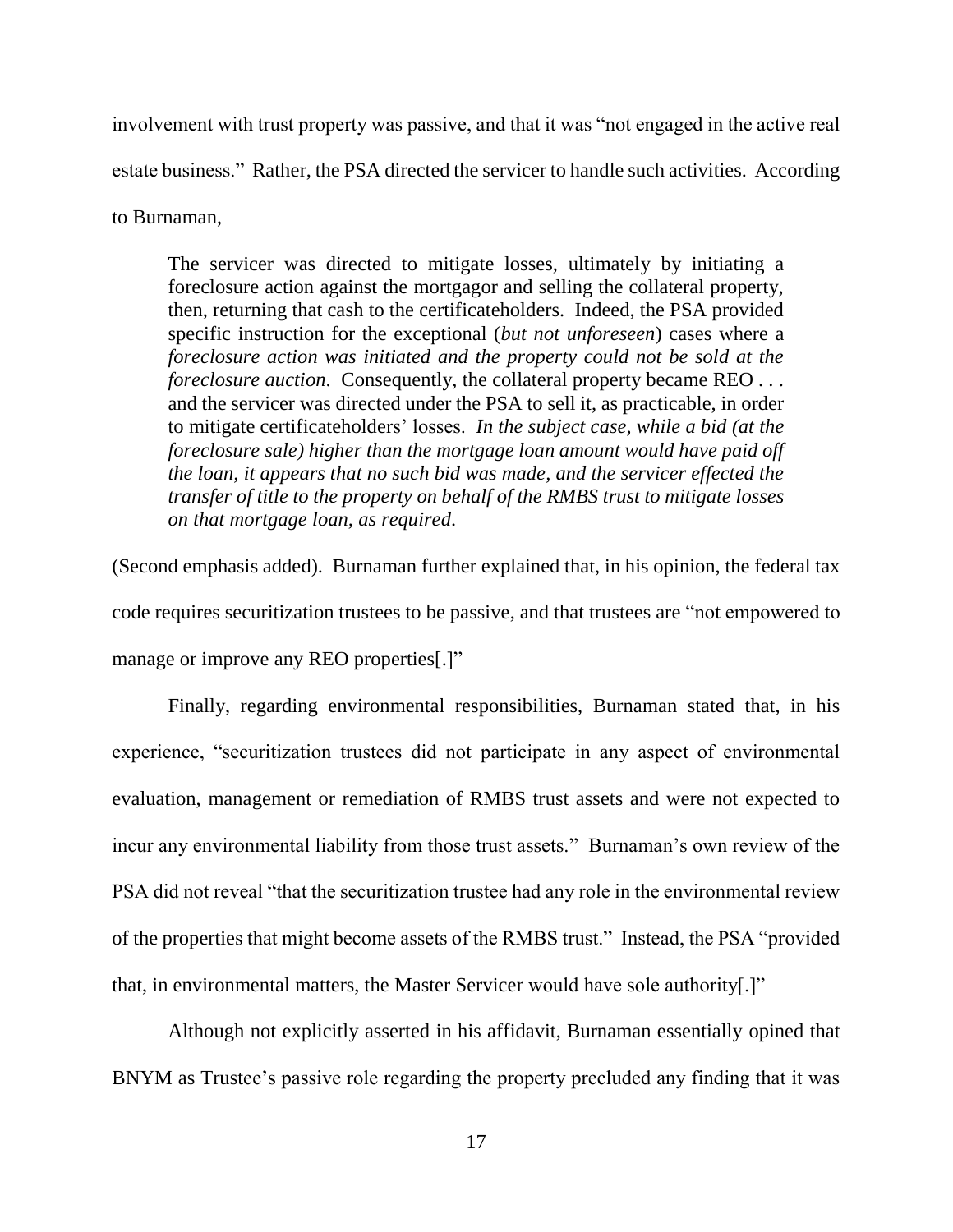personally at fault for appellant's injuries. BNYM as Trustee had no responsibility to manage or maintain any properties owned by the trust, and because it did not engage "in the active real estate business," it could not have been personally at fault for any negligence regarding the Property itself.

Whereas Burnaman's affidavit provided specific sworn facts to support the contention that BNYM as Trustee was not personally at fault, appellants' opposition to BNYM's Motion for Summary Judgment provided no facts rebutting Burnaman's affidavit. Instead, appellants simply argued that BNYM as Trustee purchased the property at foreclosure during their tenancy and that the Baltimore City Housing Code includes "trustee" in its definition of "owner" for purposes of liability.

These arguments are unavailing. As *Dackman* and *Shipley* demonstrate, that BNYM as Trustee was an "owner" under the Housing Code does not mean that the trustee is personally liable for torts committed on the Property. Appellants were required to plead facts sufficient to show that BNYM as Trustee was "personally at fault," meaning that BNYM as Trustee "personally committed, inspired, or participated" in the alleged torts. *Dackman*, 413 Md. at 141.

Here, appellants' bald assertions failed to contradict BNYM's sworn facts. As stated above, in the context of a motion for summary judgment,

[O]nce the moving party ha[s] provided the court with sufficient grounds for summary judgment, "[i]t is . . . incumbent upon the other party to demonstrate that there is indeed a genuine dispute as to a material fact. He does this by *producing factual assertions, under oath*, based on the *personal knowledge* of the one swearing out an affidavit, giving a deposition, or answering interrogatories. Bald, unsupported statements or conclusions of law are insufficient."